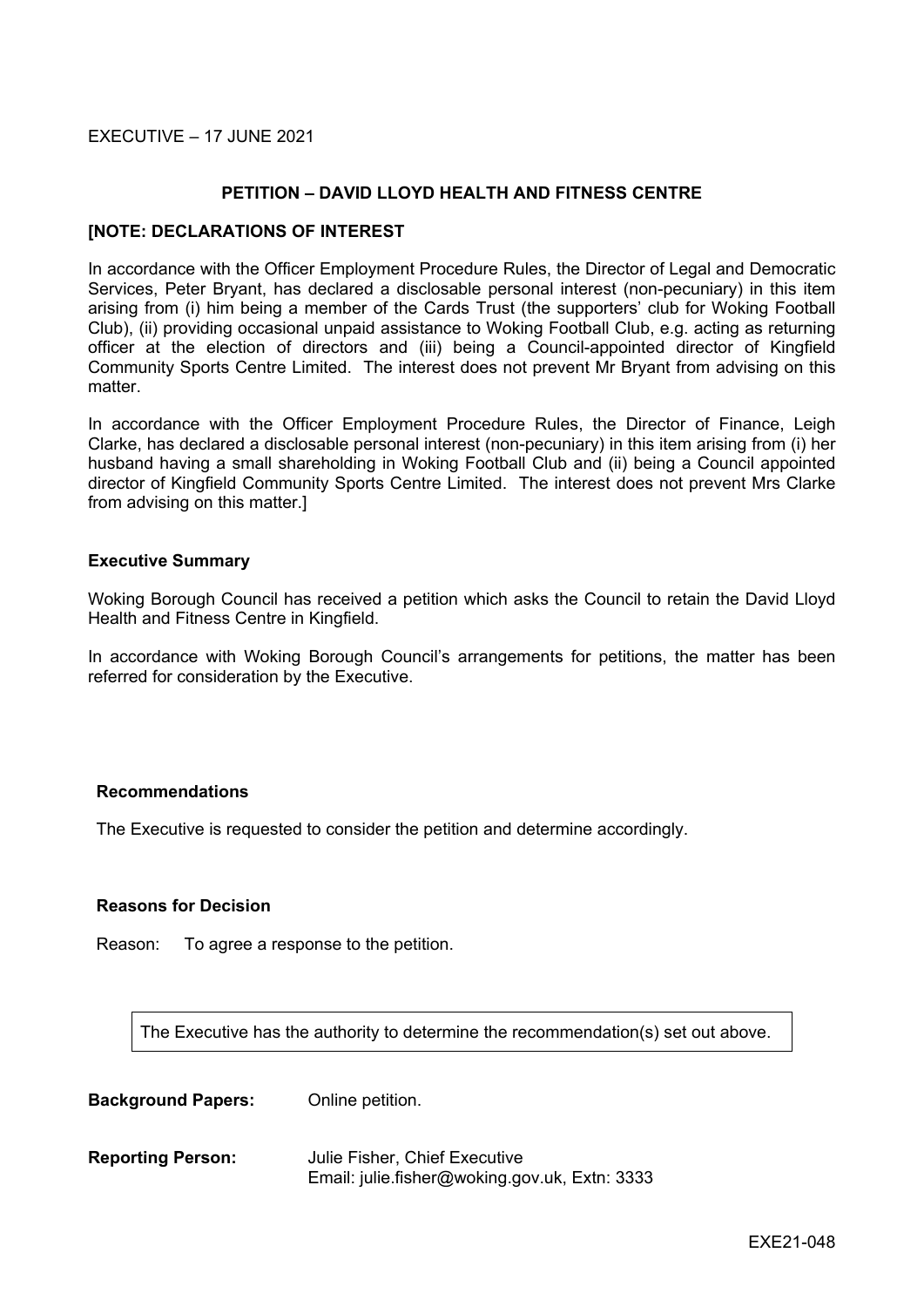# **Petition – David Lloyd Health and Fitness Centre**

| <b>Contact Person:</b>   | Peter Bryant, Director of Legal and Democratic Services<br>Email: peter.bryant@woking.gov.uk, Extn: 3030 |
|--------------------------|----------------------------------------------------------------------------------------------------------|
| <b>Portfolio Holder:</b> | Councillor Ayesha Azad<br>Email: cllrayesha.azad@woking.gov.uk                                           |
|                          | <b>Shadow Portfolio Holder:</b> Councillor Ann-Marie Barker<br>Email: cllrann-marie.barker@woking.gov.uk |
| Date Published:          | 9 June 2021                                                                                              |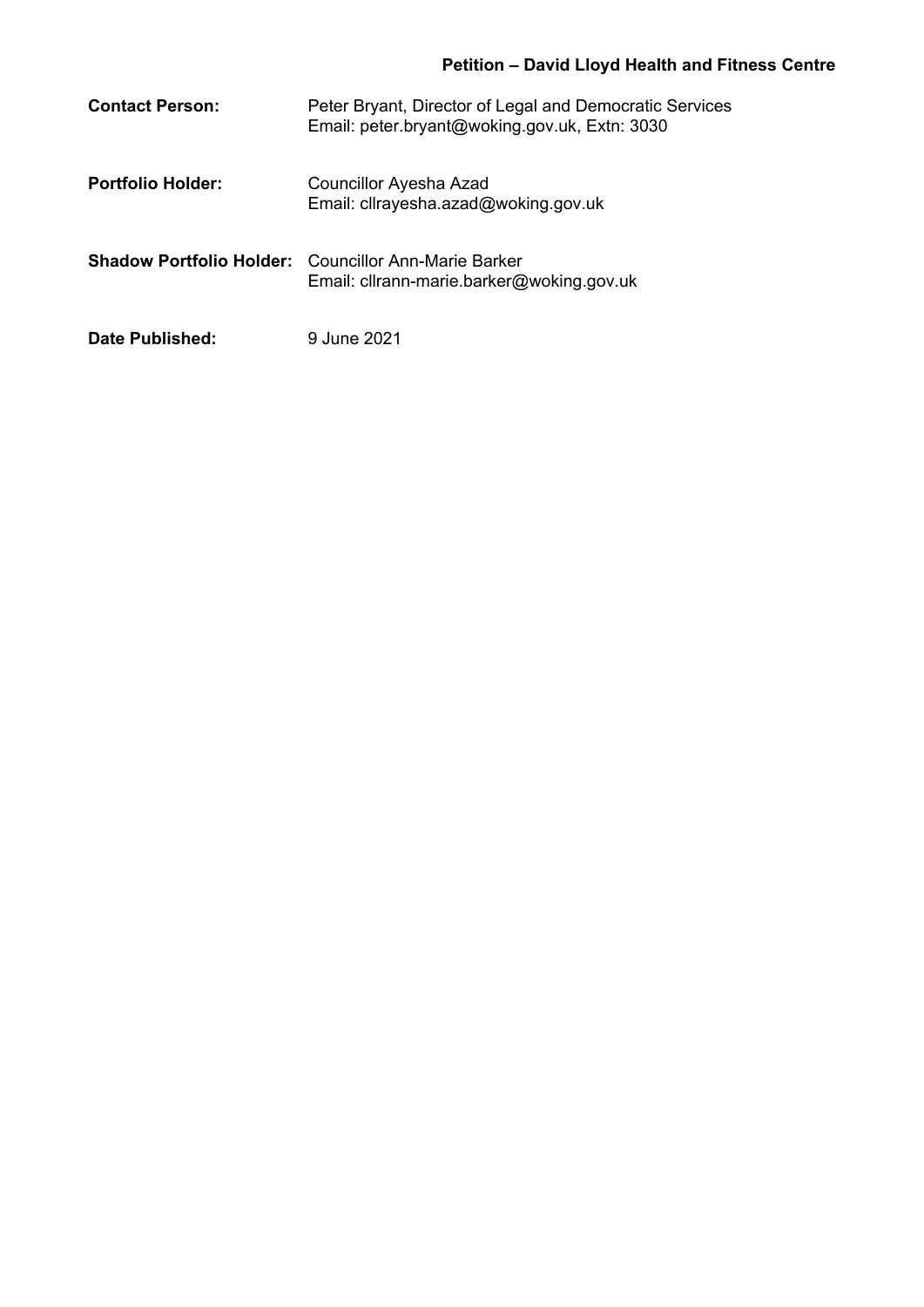## **1.0 Introduction**

- 1.1 A petition has been received which asks the Council to retain the David Lloyd Health and Fitness Centre in Kingfield. The petition has been received through the Council's online epetition scheme and contains 104 confirmed signatories and 5 unconfirmed signatories.
- 1.2 The number of signatures exceeds the threshold required for a petition to be referred to a meeting of the Executive and accordingly the Petitioner or their nominee has been invited to present the petition at the Executive.
- 1.3 The petition has been submitted in the following terms:

"We the undersigned petition Woking Borough Council to Keep David Lloyd private health and fitness club in Kingfield and off Greenfield land at Egley Road.

Woking Borough Council, as landowner and leaseholder of David Lloyd club in Kingfield and landowner at the proposed new site at Egley Road, we, members of David Lloyd and /or local Woking residents, implore you to keep David Lloyd in Kingfield for the following reasons and not terminate their lease:

David Lloyd does not need to move. It is newly refurbished with state of the art Blaze studios and new courts. The move is purely to facilitate an over-development of Kingfield, in the interests of Woking FC and not David Lloyd members (over 3k).

- It provides great amenity value for the residents of South Woking and beyond who walk as well as drive to the club.
- The new Greenfield site at Egley cannot be justified as the best use of this land, whilst also being right next to Woking Council's own Sport Box new gym.
- It will displace a significant amount of traffic/cars to Egley Road as the club has over 3000 members. This is not environmentally friendly as almost all members will have to drive to the Egley road location.
- The proposed new facilities are not in the majority of the members best interests as there are fewer tennis courts and a likely membership fee hike.

Thank you for your consideration."

1.4 The on-line petition went live on 24 February 2021 and the Petitioner formally asked for it to be closed on 24 March 2021.

#### **2.0 Petition Scheme**

- 2.1 As the number of signatories exceeds 100, the petition falls to be debated at the Executive. In accordance with the Council's scheme for dealing with petitions, the petitioner has been invited to attend the meeting and present the petition. The presentation of a petition is limited to not more than three minutes, and should be confined to reading out, or summarising, the purpose of the petition, indicating the number and description of signatories, and making supporting remarks relevant to the petition.
- 2.2 Following the presentation, Members of the Executive will have the opportunity to ask questions of the petitioner. Thereafter, the Executive will discuss the petition and determine what action, if any, is to be taken. To assist the Executive, Officer comments are set out below.